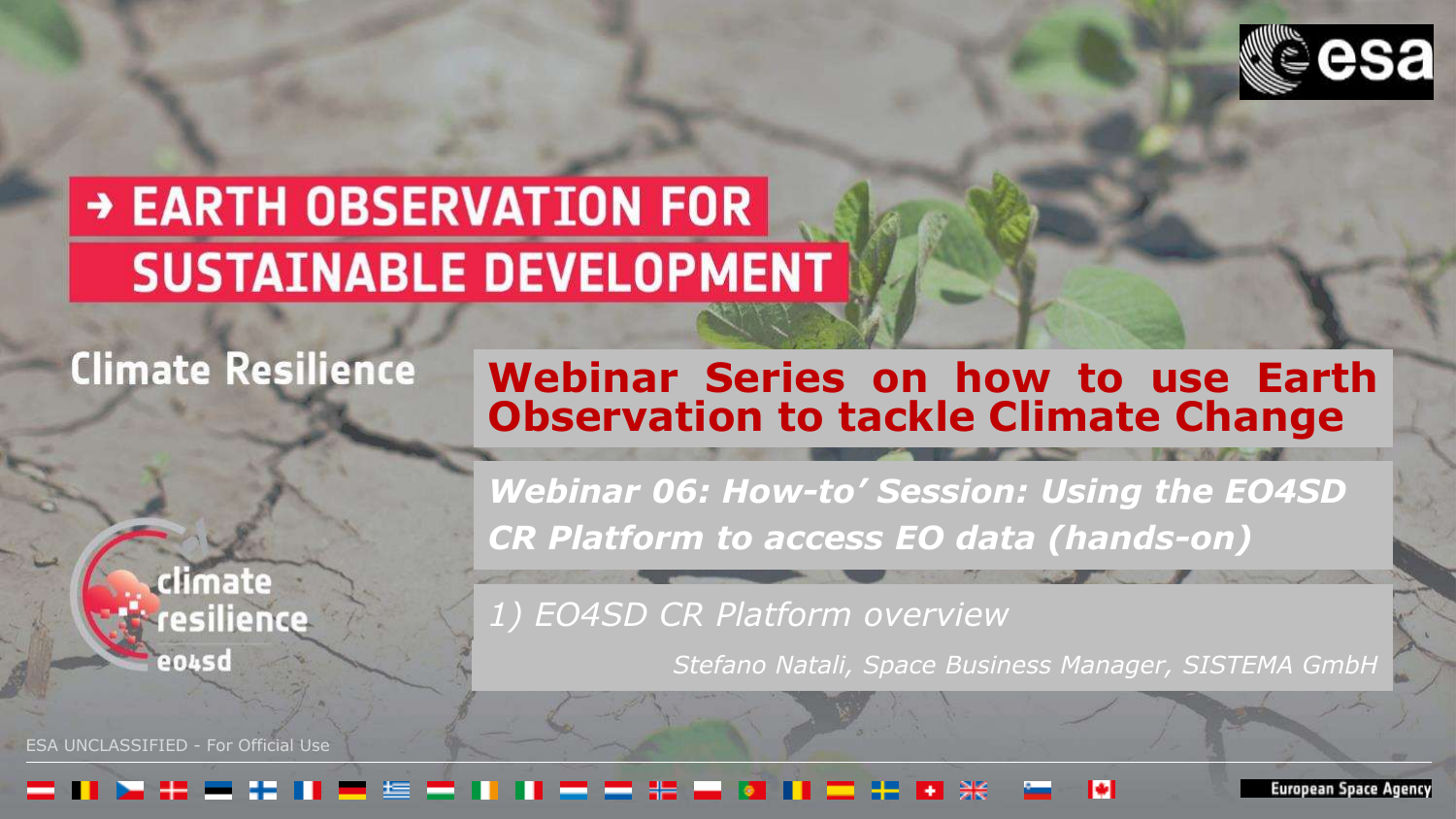

EO4SD project through its EO4SD CR platform aims at providing **climate services**, including the screening of **climate indicators** and **assessment of climate change risks**.

**Time series analyses** of climate related data at global level

Global and regional **climate projections**

Easy assessment of **climate anomalies** and **extreme events**

Sectoral **added-value** climate information

Large data variety to face the complexity of climate impacts

**User-driven reports** providing information and context for policy development and decision making

ESA UNCLASSIFIED - For Official Use EO4SD CR Cluster| Webinar Series | 23/07/2020 | Slide 7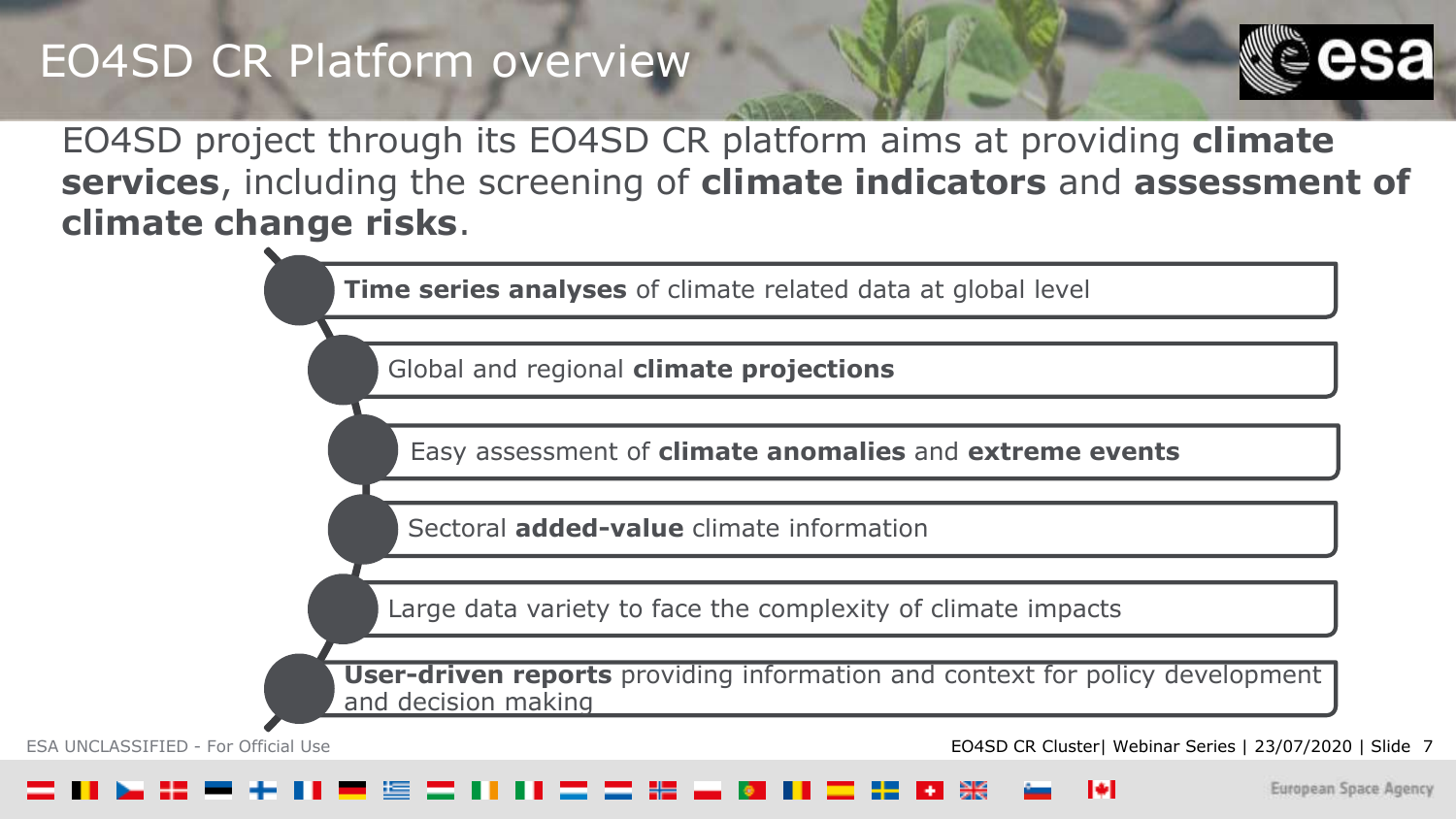

*'Digital Earth' (Gore 1999) multi-resolution, 3D representation of the planet* 

*→ find, visualise and make sense of vast amounts of georeferenced information.*

#### *Allows users to navigate through space and*

*time, accessing historical data as well as future predictions and would support its use by scientists, policymakers and children alike*



ESA UNCLASSIFIED - For Official Use **EO4SD CR Cluster| Webinar Series | 23/07/2020 | Slide 8** EO4SD CR Cluster| Webinar Series | 23/07/2020 | Slide 8

ы

European Space Agency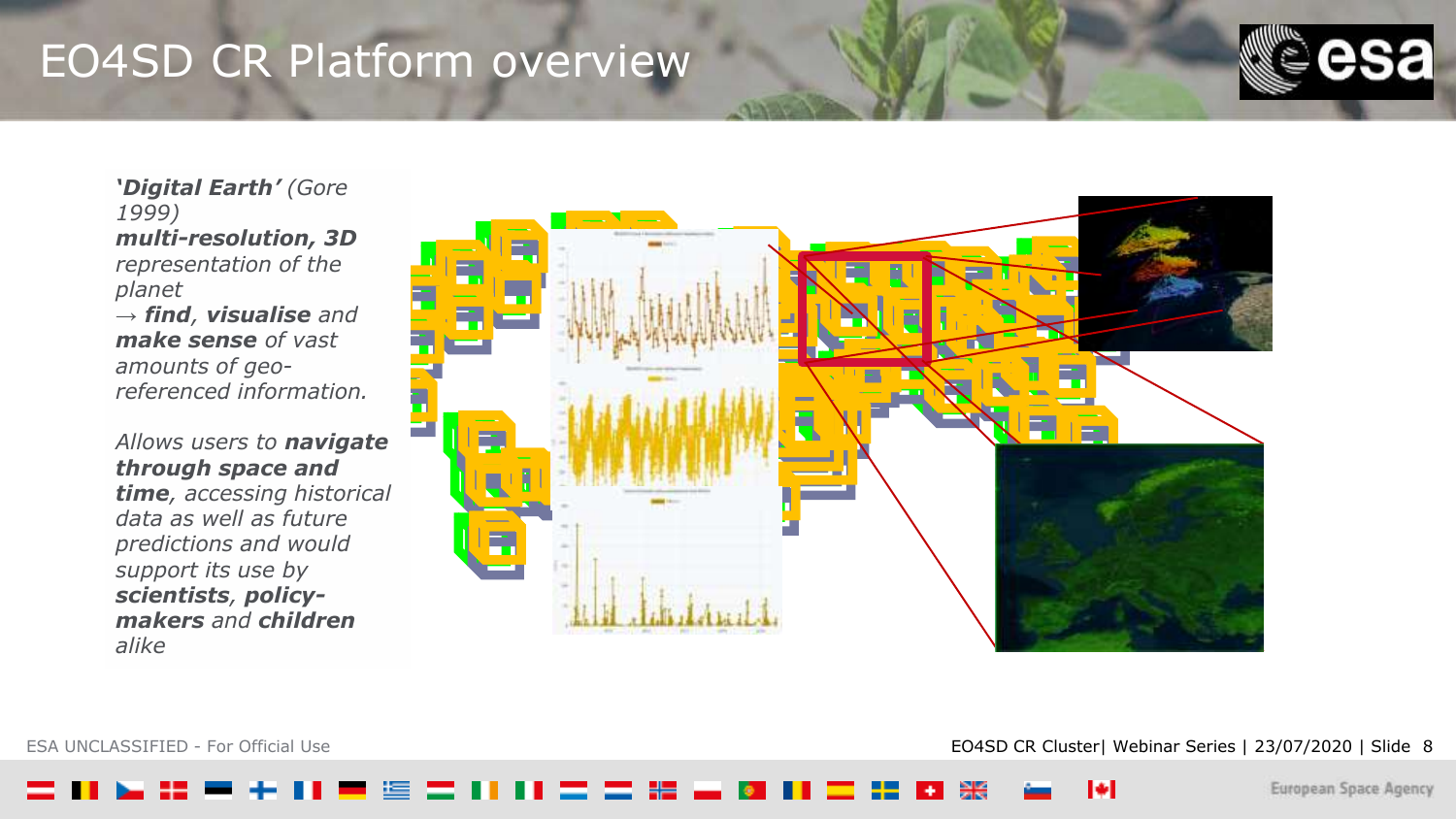

**ADAM** is an online, cross-domain application and software platform developed by Sistema GmbH that facilitates the access to a large volume and variety of global, Earth Observation (EO)-based, environmental data.

Given ADAM's flexibility and enormous capabilities, the **Earth Observation for Sustainable development (EO4SD) Climate Resilience cluster**, has adapted ADAM to provide **International Financing Institutions** (IFI)'s regional and global programmes with **enhanced climate risk management capabilities**.

With the help of the ADAM platform, the ESA EO4SD Climate Resilience cluster aims to provide **insights about the real potential of EO** in support of climate resilient decision-making.

ESA UNCLASSIFIED - For Official Use EO4SD CR Cluster| Webinar Series | 23/07/2020 | Slide 9